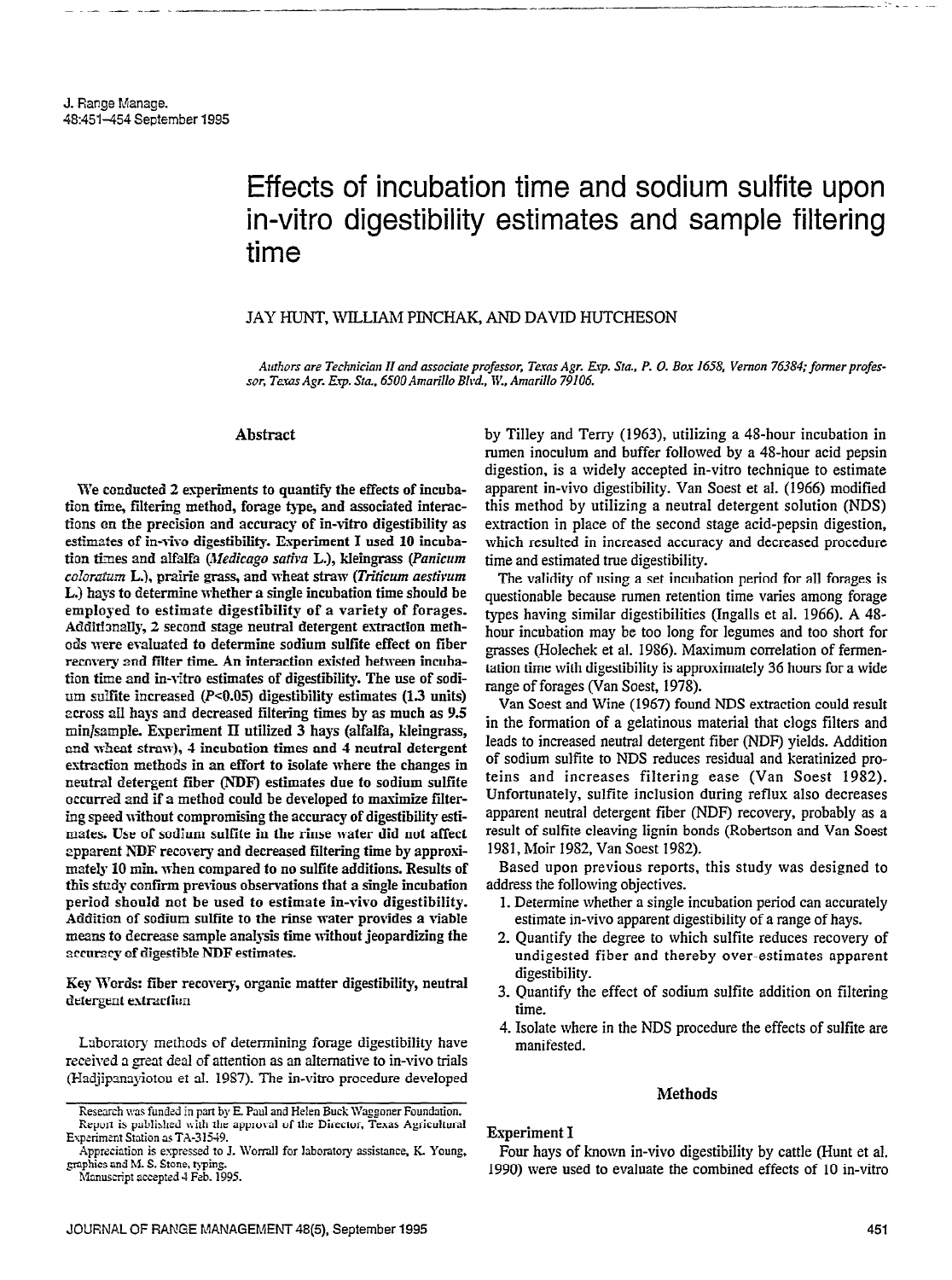incubation times and 2 NDF extraction methods on the accuracy and precision of in- vitro estimates. The hays were, mid-bloom, alfalfa (Medicago sativa L.), kleingrass, mid-anthesis, (Panicum  $coloratum$  L.), prairie grass, mid-anthesis, (a mixture of *Panicum* spp. Andropogon spp.), and wheat straw (Triticum aestivum L.) with respective in-vivo organic matter digestibilities (OMD) of 76, 65, 59, and  $54\%$  (Table 1). Hays were fed at 95% of predetermined ad libitum levels, and total fecal collections were made from crossbred steers (252 kg) housed in individual metabolism crates. For in-vitro analyses, hays were ground to pass a l-mm sieve in a Wiley mill. The experiment consisted of 2 in-vitro tridls using a modified Tilley and Terry (1963) technique incorporating a NDF extraction as a second stage in lieu of an acidpepsin digestion (Van Soest et al., 1966). Incubation times of S, 16, 2-I. 36, 43, 60, 72, 96, 120, and 144 hours were used. The relationship of in-vitro digestibility estimates to the corresponding in-viva value of apparent organic matter digestibility for each hay was determined. The 2 methods of NDF extraction used were according to Van Soest and Wine (1967) with the following modifications:

Method 1. Delete the use of decalin and sodium sulfite.

Method 2. Delete the use of decalin, add approximately 0.1 g of sodium sulfite to each sample and add approximately 1.0 g of sodium sulfite/liter of hot water used for rinsing.

Each hay incubation time/NDF method was triplicated within each in-vitro trial and randomized throughout 2 water baths to minimize bath effects. At each incubation time, 6 tubeslhay were removed from the water baths and dosed with 1 ml of a 5% mercuric chloride solution to halt fermentation. Tubes were then refrigerated at 3.4" C until extraction. Samples were filtered under vacuum in 50 ml, coarse, fiitted glass gooch crucibles. Three tubes hay<sup>-1</sup> incubation time<sup>-1</sup> were subjected to each NDF method to determine differences in fiber recovery between the 2 NDF methods. Additionally, in Trial 2, filtering times were recorded as the time from the start of filtration to the removal of dill visible soap from NDF residue. All results are presented on au organic matter basis.

## Experiment II

Experiment II was conducted because the results of Experiment I indicated sulfite had significant effects on in-vitro digestibility estimates and filter time. Three of the previous hays (alfalfa, kleingrass, and wheat straw) and  $4$  incubation times (24, 48, 72, and 144 hours) were used to quantify the effects of sodium sulfite inclusion at different stages of the NDF extraction on in-vitro digestibility estimates and filter time. The in-vitro method employed was the same as Experiment 1 except that 4 NDF methods were used instead of 2. All methods deleted the use of decalin.

- Method A. No sodium sulfite.
- Method B. Add approsimately 0.1 g of sodium sulfite to each sample before reflusing.
- Method C. Add approximately 1.0 g of sodium sulfite/liter of hot water used for rinsing.
- Method D. Combine Method B and C.

Five tubes hay<sup>-1</sup> incubation time<sup>-1</sup> NDF method<sup>-1</sup> were randomized throughout 2 water baths. At each incubation time, 20 tubes hay<sup>-1</sup> were removed from the water bath and fermentation terminated by the addition of 1 ml of 5% mercuric chloride. Tubes were refrigerated (3.4° C) until the NDF extraction was per-

formed. Filtering times were recorded for each sample as in Trial 2 of Experiment I.

## Statistical Analyses

A split-split plot analysis of variance was used to test the response of in-vitro digestibility and filter time. Tubes were used as replicates. Whole plot hay was tested with the hay  $\times$  replicate interaction. In the split-plot, filter method and the filter method  $\times$ hay interaction were tested with the filter method  $\times$  hay  $\times$  replicate interaction. Incubation time, incubation time  $\times$  hay, incubation time  $\times$  filter method and incubation time  $\times$  hay  $\times$  filter method interactions comprised the split-split plot and were tested by residual model error. A protected Student-Neuman-Keuls test was utilized for mean separation. A t-test was employed to determine at which incubation times within each hay in vitro digestibility differed from OMD. Unless otherwise noted, significance is at  $P < 0.05$ .

## Results and Discussion

#### Esperiment 1

There was an incubation time by hay interaction (Fig. 1) for invitro neutral detergent fiber digestibility. At 8 hours, in-vitro digestibility of alfalfa hay was greater than that of kleingrass, prairie hay, and wheat straw. Corresponding cumulative increases in in-vitro digestibility from 8 to 48 hours were greater for klein grass, prairie hay, and wheat straw than alfalfa hay. The interaction resulted from the rapid disappearance of alfalfa hay through 8 hours and a slower rate through 144 hours in contrast to increased disappearance rates of the remaining hays.

Observed temporal differences in increasing in vitro digestibility among forages probably result from the in-vivo OMD of a forage determining potential in vitro digestibility at any given incubation period, with alfalfa hay being the most and wheat straw the least digestible (Table 1). Note that the relationship among forages does not change between incubation times for in-vitro digestibility, however, disappearance rates do. For example, the structural and anatomical characteristics of alfalfa hay, a dicot, harvested during early growth and with a high leaf to stem ratio, are conducive to rapid digestion. In contrast, wheat straw, a



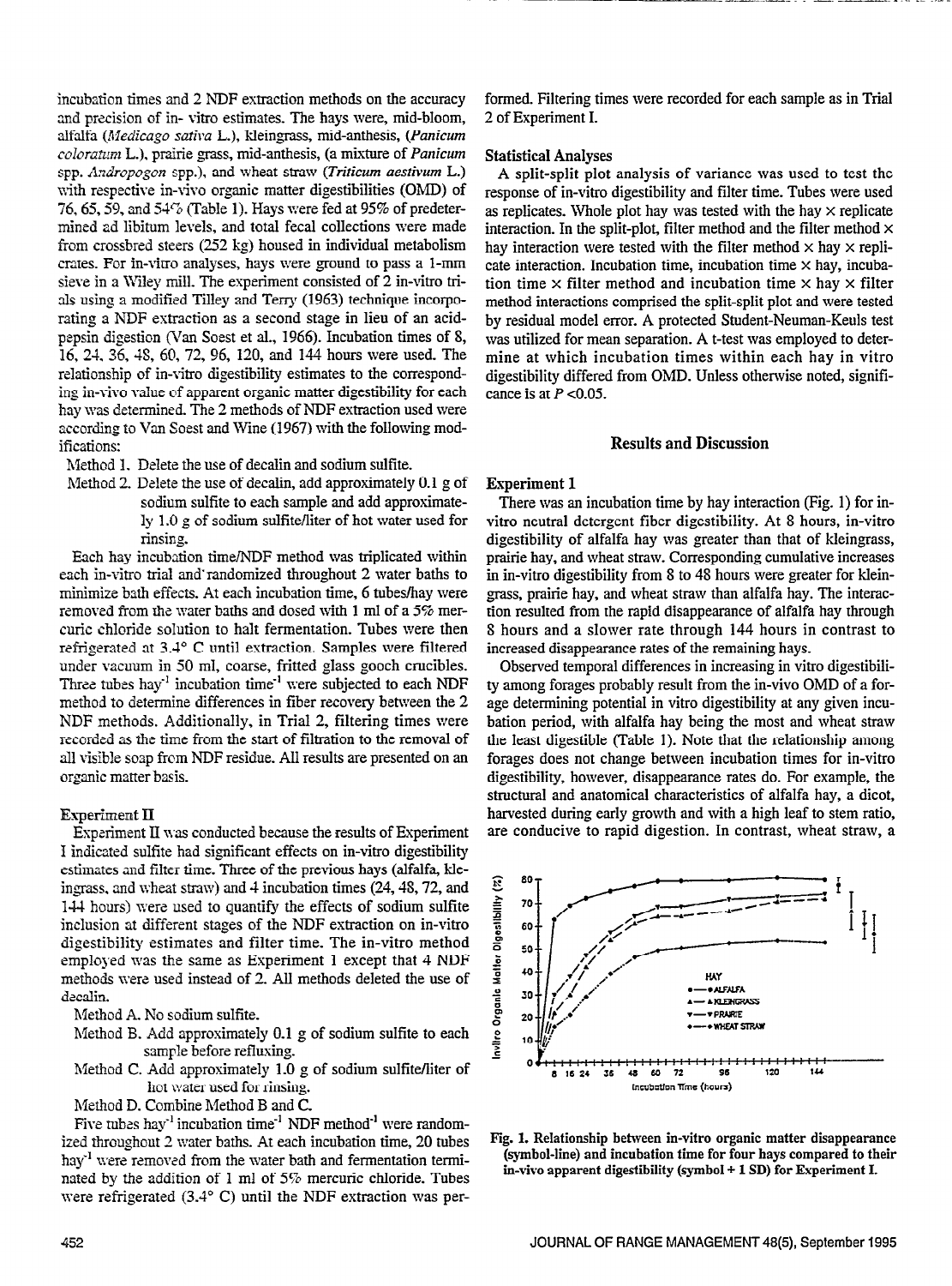Table 1. Nutrient content and organic matter digestibility of alfalfa, kleingrass, prairie grass and wheat straw hays used in Experiments I and  $\Pi$ .

| Constituent  |                  |     |                  |     |     |  |
|--------------|------------------|-----|------------------|-----|-----|--|
| Hay          | OMD <sup>a</sup> | r⊅° | NDF <sup>c</sup> | ADF | OM° |  |
|              |                  |     | % of OM          |     |     |  |
| Alfalfa      | 76               | 25  | 40               | 30  | 88  |  |
| Kleingrass   | 65               | 12  | 83               | 46  | 92  |  |
| Prairiegrass | 59               |     | 73               | 39  | 93  |  |
| Wheat straw  | 54               |     | 86               | 53  | 92  |  |

2In-vivo apparent organic matter digestibility

<sup>b</sup>Crude protein/OM basis

Neutral detergent fiber OM basis

Acid detergent fiber/O.1 basis<br>
EOrganic matter, "c of dry matter"

mature monocot, had less cell soluble and increased cell wall constituents and a lower leaf to stem ratio that resulted in a slower rate and extent of digestion. Similarly, Holechek et al. (1989) found that herbaceous plants had higher in-vitro digestibility estimates at any incubation time than did grasses.

Mean maximum in-vitro digestibility estimates of each hay, except wheat straw, exceeded the mean OMD estimates for that hay (Fig. 1). Except for prairie hay, maximum mean in-vitro digestibility estimates are within 1 standard deviation of the mean OMD of a hay. Overestimation of in-vitro digestibility at longer incubation times in prairie hay was attributed to the low crude protein (CP) content  $\langle \langle 7\% \rangle$  of prairie grass hay, leading to depressed in-vivo OMD because of nitrogen restriction at the rumen microbial level (Van Soest 1982), even though prairie hay was comparatively low in NDF and acid detergent fiber (ADF) (Table 1). Elevated in-vitro digestibility estimates of prairie hay apparently resulted from nitrogen enrichment (urea addition) of the in-vitro incubation medium facilitating increased microbial degradation of structural carbohydrate (Schmid et al. 1969, Madsen and Hvelplund 1988). In contrast, wheat straw also low in CP, was high in NDF and ADF and nitrogen enrichment invitro did not increase estimates of digestibility.

Differences between in-vitro digestibility and OMD and invitro digestibility as a percent of OMD were calculated to determine the effect of incubation time on estimates of OMD (Table

2). For alfalfa hay, only the 36 hour incubation time did not differ from OMD. However, this estimate was not different  $(P>0.05)$ from the 24 hour or the 48 hour and greater incubation times. The in-vitro digestibility estimates from 60, 72, and 96 hour incubation times did not differ from OMD of kleingrass. These estimates, however, did not differ from in-vitro digestibility values obtained 48 hour incubation time. Only the 36 hour in-vitro digestibility estimate for prairie hay did not differ from OMD. Estimates of in-vitro digestibility from 36 hour onward did not differ from one another. The relatively short incubation time required to achieve OMD levels in prairie hay can be attributed to the nitrogen enriched incubation medium resulting in increased rates and extents of digestion in-vitro relative to in-vivo. In-vitro digestibility of wheat straw was estimated within 2 units of OMD after 144 hour incubation time. In-vitro digestibility estimates at 96, 120, and 144 hour incubation times did not differ from wheat straw OMD.

Across all hays and times, the use of sulfite significantly increased in-vitro digestibility estimates by 1.3 percentage units of disappearance. Significant increases in in-vitro digestibility of 0.87, 2.0, and 1.4 percentage units were found for alfalfa hay, prairie hay, and wheat straw, respectively. A 0.87 increase in invitro digestibility for kleingrass hay was not significant.

In Trial 2 sulfite decreased filtering time for all hays,  $(P<0.05)$ . Filtering time per sample was reduced 8 min by using sulfite in alfalfa hay and kleingrass hay. Filtering times were reduced by 9.5 min and 3 min in kleingrass and wheat straw, respectively.

#### **Experiment 2**

Filtering method had a significant effect on in-vitro digestibility estimates across all hays and times (Table 3). The use of sulfite during refluxing (sulfite  $+$  NDS and sulfite  $+$  NDS  $+$  rinse water) significantly decreased residual neutral detergent fiber (increasing in-vitro digestibility estimates) when compared to the methods using no sulfite during refluxing (no sulfite and sulfite  $+$  rinse water). Quantitative loss of NDF when sulfite was used in the refluxing stage is in agreement with results from Experiment I, Robertson and Van Soest (1981), and Moir (1982). Interestingly, the use of sulfite in rinse water did not increase in-vitro digestibility estimates over that of no sulfite (Table 3). We pro-

Table 2. The difference of in-vitro organic matter digestibility (IVOMD) from in-vivo organic matter digestibility (OMD) (units of digestibility) and percentage of potential OMD at each in-vitro time step in Experiment I.

|                                                                    | <b>Incubation Time (hours)</b> |                             |                     |                          |                      |                          |                       |                       |                         |                        |
|--------------------------------------------------------------------|--------------------------------|-----------------------------|---------------------|--------------------------|----------------------|--------------------------|-----------------------|-----------------------|-------------------------|------------------------|
| Item                                                               | 8                              | 16                          | 24                  | 36                       | 48                   | 60                       | 72                    | 96                    | 120                     | 144                    |
| Alfalfa hay<br>Units difference<br>Relative IVOMD(%) <sup>-1</sup> | $-13^{d1}$<br>83               | $-7^c$<br>91                | $-4^{\rm b}$<br>95  | $-l^{ab*}$<br>99         | 12<br>101            | 3 <sup>a</sup><br>104    | 3 <sup>a</sup><br>104 | 3 <sup>a</sup><br>104 | 3 <sup>3</sup><br>104   | 3 <sup>a</sup><br>104  |
| Kleingrass hay<br>Units difference<br>Relative IVOMD(%)            | $-43f$<br>$34^{\circ}$         | $-34$ <sup>e</sup><br>$-46$ | $-22^d$<br>66       | $-11^{\circ}$<br>83      | 4 <sup>b</sup><br>94 | $-1$ <sup>ab</sup><br>99 | $, ab^*$<br>99        | , ab<br>102           | $5^{\circ}$<br>108      | $6^a$<br>109           |
| Prairie grass hay<br>Units difference<br>Relative IVOMD(%)         | $-29d$<br>51                   | $-21$ <sup>cd</sup><br>64   | $-12^{\circ}$<br>80 | $-2b$ <sup>*</sup><br>97 | $5^{ab}$<br>109      | $9^{3b}$<br>115          | $9^{ab}$<br>115       | $12^{ab}$<br>120      | 13 <sup>ab</sup><br>122 | 14 <sup>3</sup><br>124 |
| Wheat straw hay<br>Units difference<br>Relative IVOMD $($ 7)       | $-34^{\circ}$<br>37            | $-34^{b2}$<br>37            | $-25^{\rm b}$<br>54 | $-16^{a}$<br>70          | $-93$<br>83          | $-5^a$<br>91             | $-4^a$<br>03          | $-3^{a*}$<br>94       | $-3^{2^*}$<br>96        | $-2^{a^*}$<br>94       |

 $\frac{\ln 4}{\ln 4}$  Means within a row not having a common superscript differ at (P <0.05).

The answithin a row denoted by an asterisk do not differ from the mean OMD for a hay ( $P \ge 0.05$ ).<br>
<sup>2</sup> Relative IVOMD = (IVOMD × 100)

 $(ONID)$